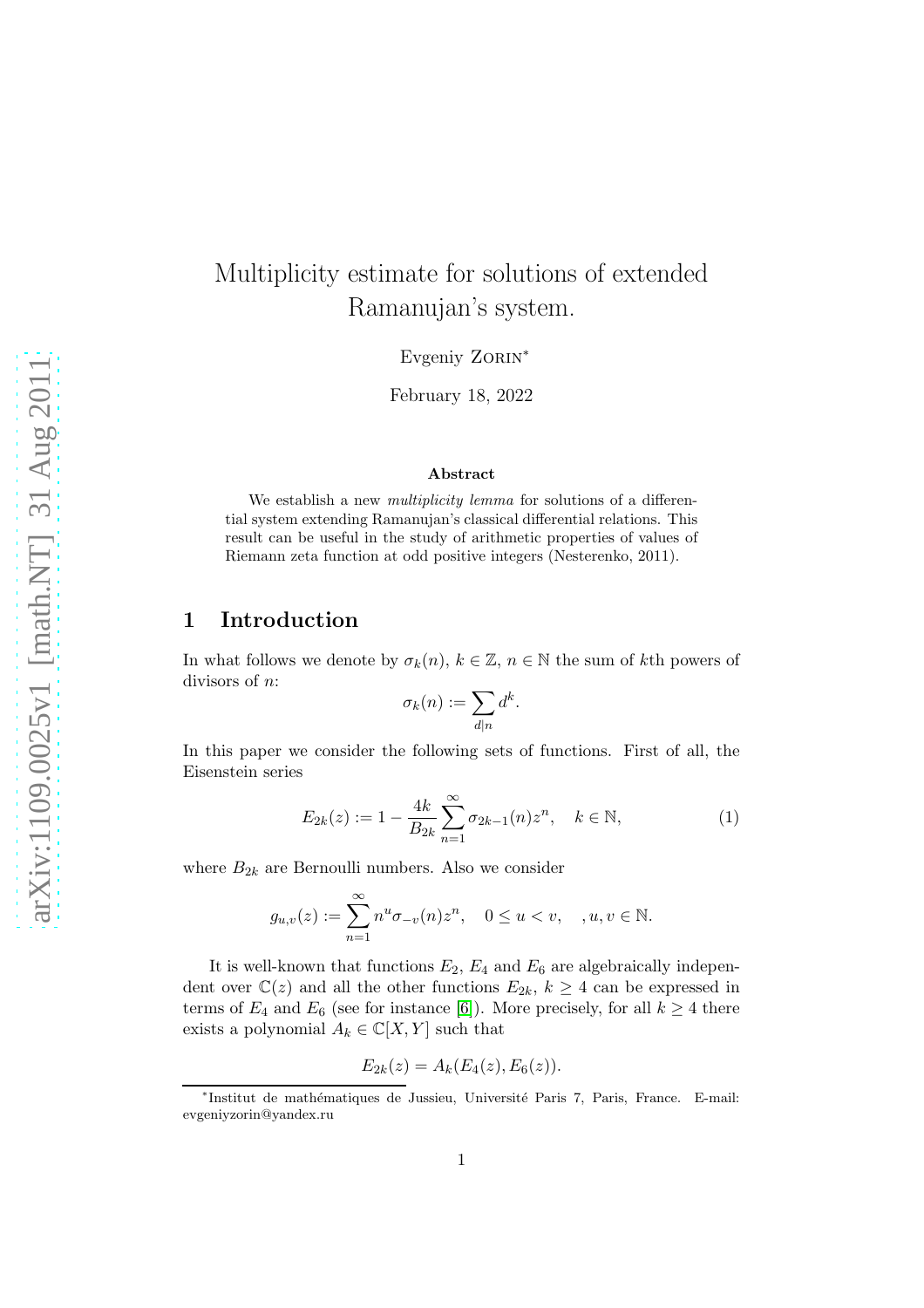These polynomials  $A_k(X, Y)$ ,  $k \geq 4$  contain only monomials M of bi-degrees  $(\deg_X M, \deg_Y M)$  satisfying  $2 \deg_X M + 3 \deg_Y M = k$ .

In 2010 P.Kozlov proved (see [\[2\]](#page-6-1), page 2) that for any fixed  $m \in \mathbb{N}$  all the functions

<span id="page-1-0"></span>
$$
E_2(z), E_4(z), E_6(z), g_{u,v}(z), \quad 0 \le u < v \le m \tag{2}
$$

are algebraically independent over  $\mathbb{C}(z)$ .

The functions [\(2\)](#page-1-0) satisfy the following system of differential equations [\[2\]](#page-6-1). Denote  $\delta := z \frac{d}{dz}$ . Then

<span id="page-1-1"></span>
$$
\delta E_2 = \frac{1}{12} \left( E_2^2 - E_4 \right), \delta E_4 = \frac{1}{3} \left( E_2 E_4 - E_6 \right), \delta E_6 = \frac{1}{2} \left( E_2 E_6 - E_4^2 \right) \tag{3}
$$

and for any odd  $v \geq 3$ 

<span id="page-1-2"></span>
$$
\delta g_{u,v}(z) = g_{u+1,v}(z), \quad 0 \le u < v-1,
$$
  

$$
\delta g_{v-1,v}(z) = B_{2v+2} \frac{A_{v+1}(E_4(z), E_6(z)) - 1}{2v + 2}.
$$
 (4)

In the case  $v = 1$  one has

<span id="page-1-3"></span>
$$
\delta g_{0,1}(z) = \frac{1}{24} (1 - E_2(z)). \tag{5}
$$

Yu.Nesterenko [\[2\]](#page-6-1) showed that values of functions  $g_{u,v}(z)$  are closely related to the values of the Riemann zeta function  $\zeta$  at odd positive integers. In particular,  $\zeta(4n+3) \in \mathbb{Q}(E_2(i), g_{0,4n+3}(i))$  [\[2\]](#page-6-1). Whereas the system [\(3\)](#page-1-1), [\(4\)](#page-1-2), [\(5\)](#page-1-3) for functions  $E_2$ ,  $E_4$ ,  $E_6$ ,  $(g_{u,v})_{0 \le u \le v \le m}$ ,  $m \in \mathbb{N}$ , is quite a simple extension of the system [\(3\)](#page-1-1), and in the case of the system [\(3\)](#page-1-1) Nesterenko [\[1\]](#page-6-2) established an optimal algebraic independence result for its solutions [\[1\]](#page-6-2), one may hope that this approach will lead to some results concerning algebraic independence of values of  $\zeta$  at positive integral odd points. On this way, an important stage is a multiplicity lemma for the functions in question.

In this paper we adopt the method from [\[1\]](#page-6-2) and [\[3\]](#page-6-3) [Chapter 10] to establish (for any fixed odd  $m \geq 3$ ) a multiplicity lemma for the whole set of functions  $E_2, E_4, E_6, (g_{u,v}), 0 \le u < v \le m$ , see Theorem [2.1](#page-1-4) below.

## 2 Multiplicity Lemma

<span id="page-1-4"></span>Let  $m \in \mathbb{N}$  be a fixed positive odd integer. We introduce the following notation:

$$
R := \mathbb{C}[X_0, X_1, X_2, X_3, Y_{0,1}, Y_{0,3}, Y_{1,3}, Y_{2,3}, \ldots, Y_{m-1,m}].
$$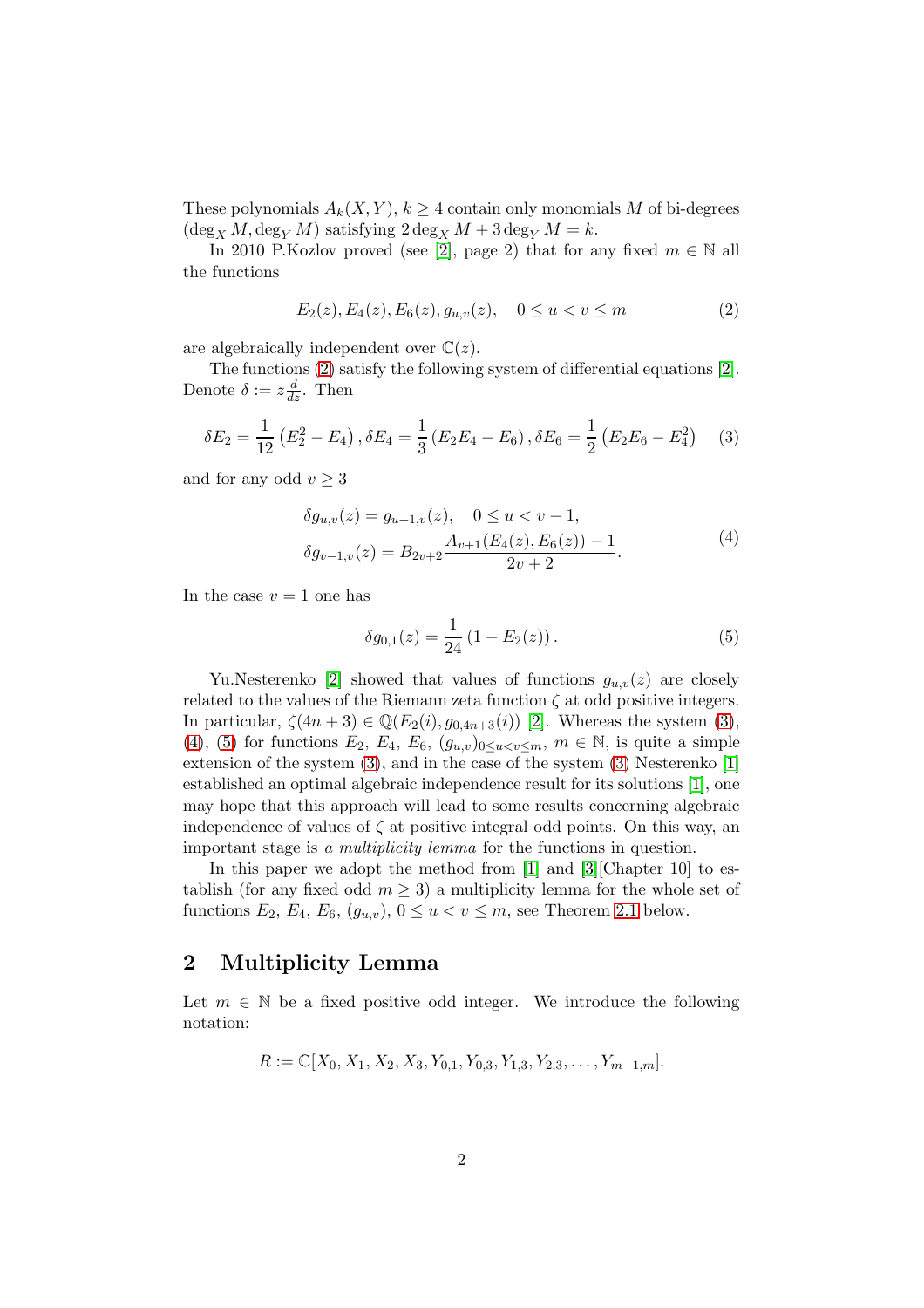**Theorem 2.1** Let  $m \geq 1$  be an odd integer. For all non-zero  $P \in R$  there exists a constant C depending on m only such that

<span id="page-2-0"></span>
$$
\begin{aligned} \n\text{ord}_{z=0}P(z, E_2(z), E_4(z), E_6(z), g_{0,1}(z), g_{0,3}(z), \dots, g_{0,m}(z), \dots, g_{m-1,m}(z)) \\
&\leq C \left( \deg_{X_0} P + 1 \right) \left( \deg_{E_g} P + 1 \right)^{\left( \frac{m-1}{2} \right)^2 + 3}, \quad (6)\n\end{aligned}
$$

where  $\deg_{E_g} P$  denotes the total degree of P in the variables  $X_1, X_2, X_3, Y_{0,1}, \ldots, Y_{m-1,m}$ , i.e. all the variables appearing in R but  $X_0$ .

**Remark 2.2** The exponent  $\left(\frac{m-1}{2}\right)^2 + 3$  in the r.h.s. of [\(6\)](#page-2-0) equals the number of functions different than  $z$  in the l.h.s. of [\(6\)](#page-2-0) and also the transcendence degree of R over  $\mathbb{C}(z)$ . Hence Theorem [2.1](#page-1-4) provides multiplicity estimate with the optimal exponent.

In the sequel we denote

$$
D_0 := z \frac{d}{dz} + \frac{1}{12} \left( X_1^2 - X_2 \right) \frac{d}{dX_1} + \frac{1}{3} \left( X_1 X_2 - X_3 \right) \frac{d}{dX_2} + \frac{1}{2} \left( X_1 X_3 - X_2^2 \right) \frac{d}{dX_3},
$$
  
\n
$$
D_1 := \frac{1}{24} \left( 1 - X_2 \right) \frac{d}{dY_{0,1}},
$$
  
\n
$$
D_v := \sum_{k=0}^{v-2} Y_{k+1,v} \frac{d}{dY_{k,v}} + B_{v+1} \frac{A_{v+1}(X_2, X_3) - 1}{2v + 2} \frac{d}{dY_{v-1,v}}, \quad v = 3, 5, \dots, m
$$

and

<span id="page-2-3"></span><span id="page-2-2"></span>
$$
D := D_0 + \sum_{k=0}^{(m-1)/2} D_{2k+1}.
$$
 (7)

The differential operator D satisfies

$$
DP(z, E_2(z), E_4(z), E_6(z), g_{0,1}(z), \dots, g_{m-1,m}(z))
$$
  
=  $z \frac{d}{dz} P(z, E_2(z), E_4(z), E_6(z), g_{0,1}(z), \dots, g_{m-1,m}(z)).$  (8)

We deduce Theorem [2.1](#page-1-4) using Nesterenko's conditional Multiplicity Lemma (Theorem 1.1, Chapter 10 [\[3\]](#page-6-3)). This result deals with differential system of the following type:

<span id="page-2-1"></span>
$$
f'_i(z) = \frac{A_i(z, \underline{f})}{A_0(z, \underline{f})}, \quad i = 1, \dots, n,
$$
\n(9)

where  $A_i(z, X_1, ..., X_n) \in \mathbb{C}[z, X_1, ..., X_n]$  for  $i = 0, ..., n$  (we suppose that  $A_0$  is a non-zero polynomial).

**Remark 2.3** It is easy to see that system  $((3),(4),(5))$  $((3),(4),(5))$  $((3),(4),(5))$  $((3),(4),(5))$  $((3),(4),(5))$  $((3),(4),(5))$  $((3),(4),(5))$  is of the type  $(9)$ .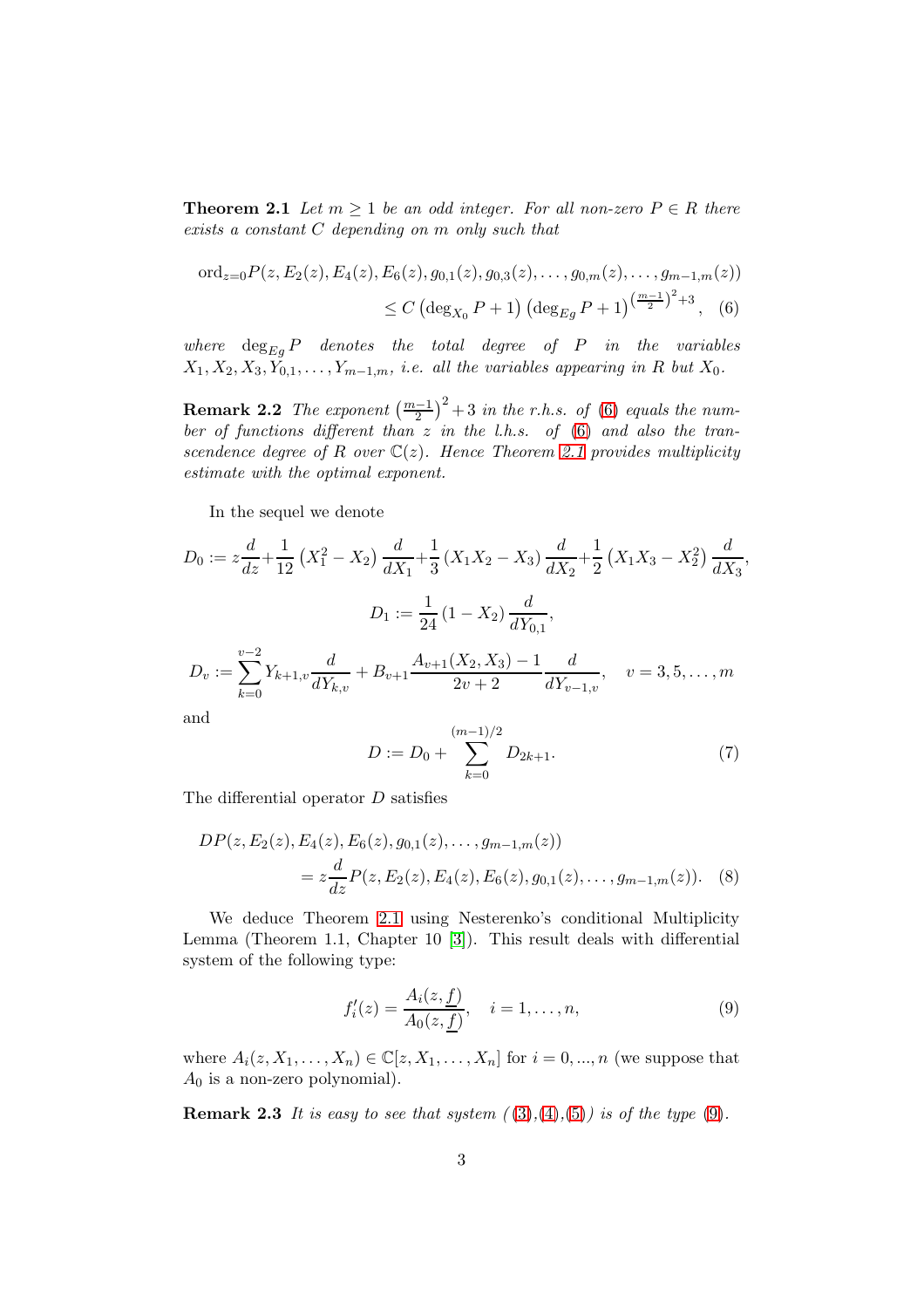One associates to the system [\(9\)](#page-2-1) the differential operator

$$
D_A = A_0(z, X_1, \dots, X_n) \frac{\partial}{\partial z} + \sum_{i=1}^n A_i(z, X_1, \dots, X_n) \frac{\partial}{\partial X_i}.
$$
 (10)

In our case (i.e. the case of the system  $(9)$ ) this formula gives exactly the differential operator  $D$  as defined in  $(7)$ .

Theorem 2.4 (Nesterenko) Suppose that functions

<span id="page-3-0"></span>
$$
\underline{f} = (f_1(z), \ldots, f_n(z)) \in \mathbb{C}[[z]]^n
$$

are analytic at the point  $z = 0$  and form a solution of the system [\(9\)](#page-2-1). If there exists a constant  $K_0$  such that every D-stable prime ideal  $\mathcal{P} \subset$  $\mathbb{C}[X'_1, X_1, \ldots, X_n], \, \mathcal{P} \neq (0), \, \textit{satisfies}$ 

$$
\min_{P \in \mathcal{P}} \text{ord}_{z=0} P(z, \underline{f}) \le K_0,\tag{11}
$$

then there exists a constant  $K_1 > 0$  such that for any polynomial  $P \in$  $\mathbb{C}[X'_1, X_1, \ldots, X_n], P \neq 0$ , the following inequality holds

$$
\operatorname{ord}_{z=0}(P(z,\underline{f})) \le K_1(\operatorname{deg}_{\underline{X}'} P + 1)(\operatorname{deg}_{\underline{X}} P + 1)^n. \tag{12}
$$

<span id="page-3-1"></span>To apply Theorem [2.4](#page-3-0) it is sufficient to prove Proposition [2.5](#page-3-1) here below.

**Proposition 2.5** If  $P$  is a prime ideal of

$$
R = \mathbb{C}[z, X_1, X_2, X_3, Y_{0,1}, \dots, Y_{m-1,m}]
$$

with  $DP \subset P$ , then either  $z \in P$  or  $\Delta = X_2^3 - X_3^2 \in P$ .

Proof of Theorem [2.1](#page-1-4) modulo Proposition [2.5](#page-3-1). If we have the result an-nounced in Proposition [2.5,](#page-3-1) then any prime D-stable ideal  $P$  contains the polynomial

$$
\Theta := z\Delta = z\left(X_2^3 - X_3^2\right). \tag{13}
$$

In this case we have obviously

$$
\min_{P \in \mathcal{P}} \text{ord}_{z=0} P(z, E_2(z), E_4(z), E_6(z), g_{0,1}(z), \dots, g_{m-1,m}(z))
$$
\n
$$
\leq \text{ord}_{z=0} \Theta(z, E_2(z), E_4(z), E_6(z), g_{0,1}(z), \dots, g_{m-1,m}(z)),
$$

The quantity  $K_0 := \text{ord}_{z=0} \Theta(z, E_2(z), E_4(z), E_6(z), g_{0,1}(z), \ldots, g_{m-1,m}(z))$ is an absolute constant, in particular independent of  $P$  (because  $\Theta$  is just a concrete polynomial). Also, the quantity  $K_0$  is finite, because all the functions  $z, E_2(z), E_4(z), E_6(z), g_{0,1}(z), \ldots, g_{m-1,m}(z)$  are algebraically independent over C and for this reason no polynomial vanishes on this set (i.e. in particular,  $\Theta(z, E_2(z), E_4(z), E_6(z), g_{0,1}(z), \ldots, g_{m-1,m}(z))$  is a nonzero function, analytic at  $z = 0$ .

<span id="page-3-2"></span>To prove Proposition [2.5,](#page-3-1) we describe at first principal  $D$ -stable ideals of R.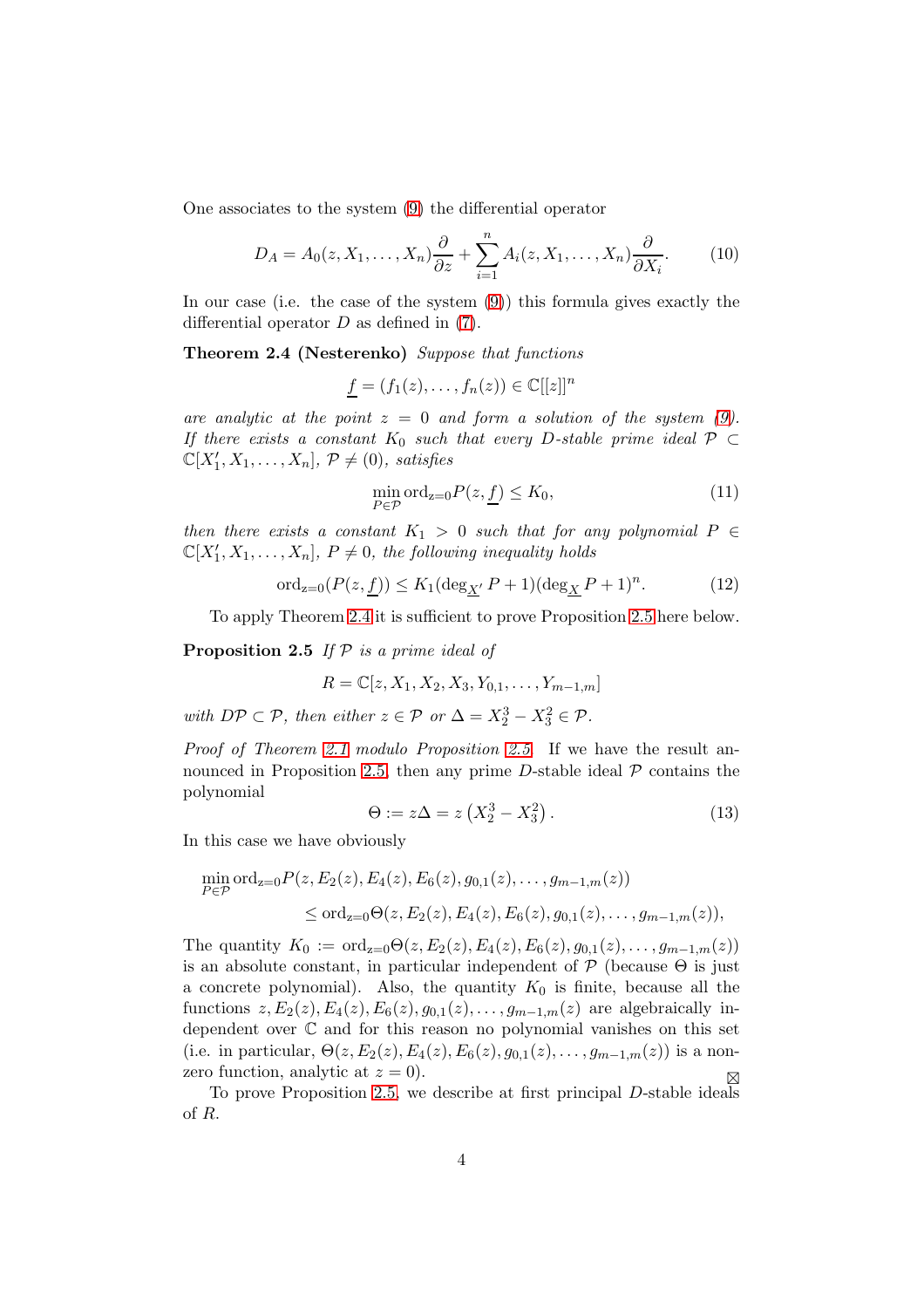**Lemma 2.6** There exists only two D-invariant principal prime ideals of  $R$ , namely, the ideals generated by z and  $\Delta$ .

*Proof.*Suppose that  $A \in R$  is any irreducible polynomial with the property that  $A|DA$ . Thus

<span id="page-4-0"></span>
$$
DA = AB, \quad B \in R. \tag{14}
$$

We readily verify with the definition of D that  $\deg_Y DA \leq \deg_Y A$  and  $\deg_z DA \leq \deg_z A$ , hence [\(14\)](#page-4-0) implies  $B \in \mathbb{C}[X_1, X_2, X_3]$ .

For any  $F \in R$  we define the *weight* of F as

$$
\phi(F) := \deg_t F(z, tX_1, t^2X_2, t^3X_3, t^{2m+2}\underline{Y}).
$$

Then  $\phi$  satisfies the following properties:

1. For any  $F \in R$ 

$$
\phi(DF) \le \phi(F) + 1.
$$

2. For any  $F, G \in R$ 

$$
\phi(FG) = \phi(F) + \phi(G).
$$

These properties together with [\(14\)](#page-4-0) imply

$$
\phi(A) + \phi(B) = \phi(DA) \le \phi(A) + 1,
$$

hence  $\phi(B) \leq 1$ . Thus  $B \in \mathbb{C}[X_1]$ , deg  $B \leq 1$ , i.e.  $B = aX_1 + b$ ,  $a, b \in \mathbb{C}[z]$ and

<span id="page-4-1"></span>
$$
DA = (aX_1 + b)A.
$$
\n<sup>(15)</sup>

Also  $\deg_z A + \deg_z B = \deg_z DA \leq \deg_z A$ , hence  $a, b \in \mathbb{C}$ .

Now we consider another weight  $\phi_2 : R \to \mathbb{Z}$ . For any  $F \in R$ , we denote

$$
\phi_2(F) := \deg_t F(z, tX_1, t^2X_2, t^3X_3, t^{-4}Y_{0,1}, \dots, t^{-4m}Y_{0,m}, t^{-4m+4}Y_{1,m}, \dots, t^{-4}Y_{m-1,m})
$$

(i.e. we assign to the variable  $Y_{u,v}$  the weight  $\phi_2(Y_{u,v}) := 4(u-v)$ ). Let C be the sum of monomials of A with minimal weight  $\phi_2$ . If we compare the sum of the monomials of weight  $\phi_2(C)$  on both sides of [\(15\)](#page-4-1) and use the definition of  $D$  we obtain

<span id="page-4-2"></span>
$$
z\frac{d}{dz}C = bC\tag{16}
$$

(indeed, for any monomial M and any differential operator  $D_v$ ,  $v =$  $1, 3, 5, \ldots, m$ , all the non-zero monomials of  $D_v(M)$  have weight  $\phi_2$  strictly bigger than  $\phi_2(M)$ , also the only term in  $D_0$  that does not increase  $\phi_2$  is  $z\frac{d}{dz}$ , hence [\(16\)](#page-4-2)). Comparing the coefficients on the both sides of (16) we conclude  $b = \deg_z C$ , in particular  $b \in \mathbb{Z}$ .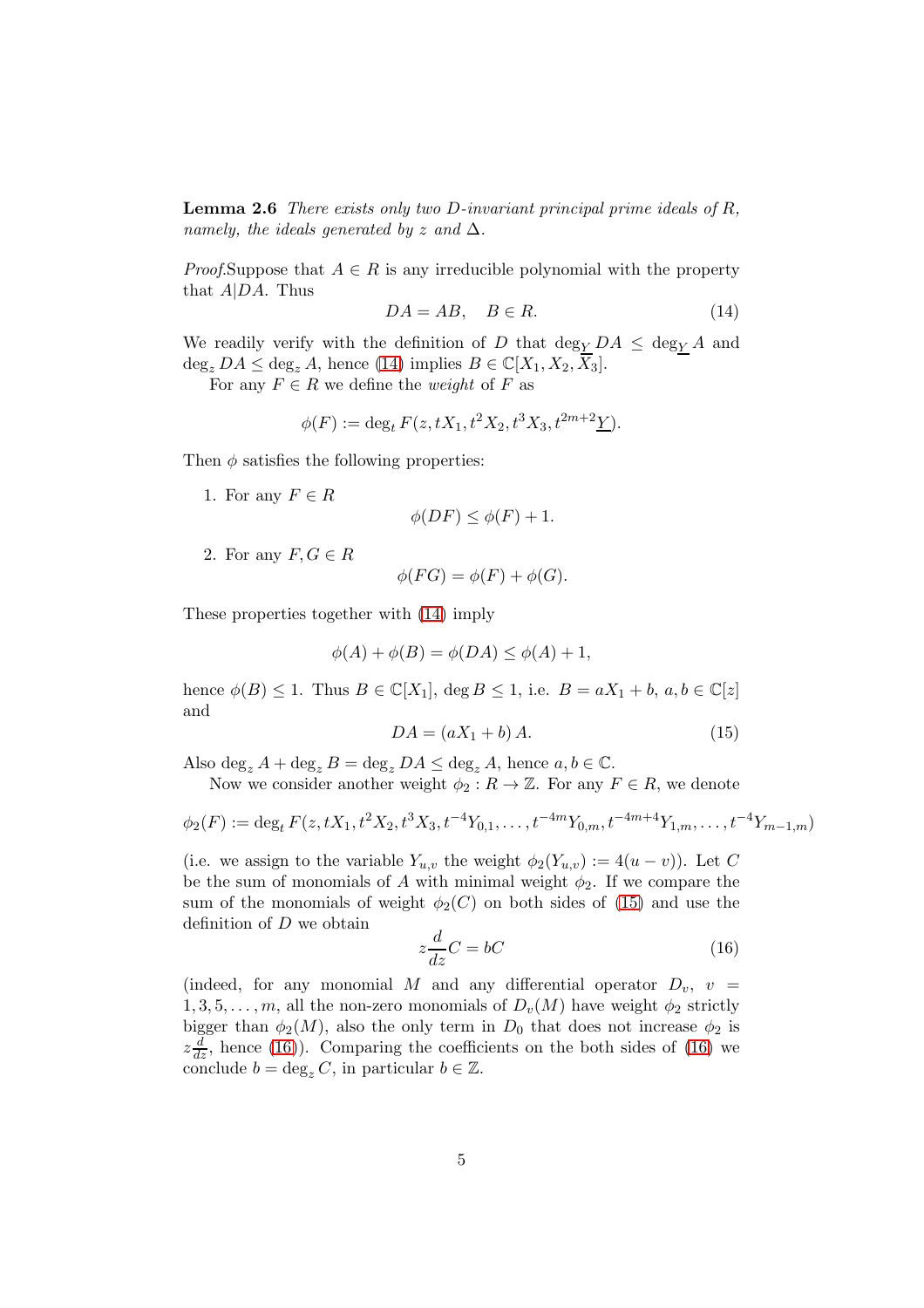Substituting  $X_1 = E_2(z)$ ,  $X_2 = E_4(z)$ ,  $X_3 = E_6(z)$ ,  $Y_{u,v} = g_{u,v}(z)$ ,  $0 \le u \le v \le m$  in [\(15\)](#page-4-1) we obtain

<span id="page-5-0"></span>
$$
(aE_2(z) + b) A(z, E_2(z), E_4(z), E_6(z), g_{0,1}(z), \dots, g_{m-1,m}(z))
$$
  
= DA(z, E\_2(z), E\_4(z), E\_6(z), g\_{0,1}(z), \dots, g\_{m-1,m}(z)). (17)

Let

$$
A(z, E_2(z), E_4(z), E_6(z), g_{0,1}(z), \ldots, g_{m-1,m}(z)) = cz^M + (\text{terms of order } > M),
$$

 $c \neq 0$ , be the (first term of the) Taylor series of  $A(z, E_2(z), E_4(z), E_6(z), g_{0,1}(z), \ldots, g_{m-1,m}(z)).$  In view of the property [8](#page-2-3) we have

$$
DA(z, E_2(z), E_4(z), E_6(z), g_{0,1}(z), \ldots, g_{m-1,m}(z)) = cMz^M + (\text{terms of order } > M).
$$

Using the Taylor series for  $E_2$ , [\(1\)](#page-0-0), notably the fact that  $E_2(z) = 1 +$ terms of order  $> 1$ , we readily deduce from [\(17\)](#page-5-0)

$$
(a+b)cz^M + \text{(terms of order } > M) = cMz^M + \text{(terms of order } > M).
$$

Comparing coefficients with  $z^M$  in the l.h.s. and in the r.h.s. of [\(17\)](#page-5-0) and simplifying out c we readily deduce  $a+b = M$ . We have already established  $b \in \mathbb{N}$ . Obviously,  $M \in \mathbb{N}$  (as it is a degree in a Taylor series). We conclude  $a \in \mathbb{Z}$ .

So we have established that coefficients  $a, b$  involved in [\(15\)](#page-4-1) are in fact integers.

Note that

<span id="page-5-2"></span>
$$
D(\Delta^{-a}z^{-b}) = (-aX_1 - b)\Delta^{-a}z^{-b}.
$$
 (18)

We denote

<span id="page-5-1"></span>
$$
S(z, E_2, E_4, E_6, g_{0,v}, \dots, g_{v-1,v}) := A(z, E_2, E_4, E_6, g_{0,v}, \dots, g_{v-1,v}) \Delta^{-a} z^{-b}.
$$
\n(19)

Applying the differential operator  $D$  to the r.h.s. of [\(19\)](#page-5-1) and using [\(15\)](#page-4-1), [\(18\)](#page-5-2) we find out

$$
DS=0.
$$

Using  $(8)$  on the latter equality we conclude

$$
\frac{d}{dz}S(z, E_2(z), E_4(z), E_6(z), g_{0,1}(z), \ldots, g_{m-1,m}(z)) = 0,
$$

hence

$$
S(z, E_2(z), E_4(z), E_6(z), g_{0,1}(z), \ldots, g_{m-1,m}(z)) \in \mathbb{C}.
$$

Recall that functions  $z, E_2, E_4, E_6, g_{0,v}, \ldots, g_{v-1,v}$  are all algebraically independent over C, see [\[2\]](#page-6-1) page 2. For this reason we deduce  $S[X_0, X_1, X_2, X_3, Y] \in \mathbb{C}$  and thereby

$$
A = \Delta^a z^b.
$$